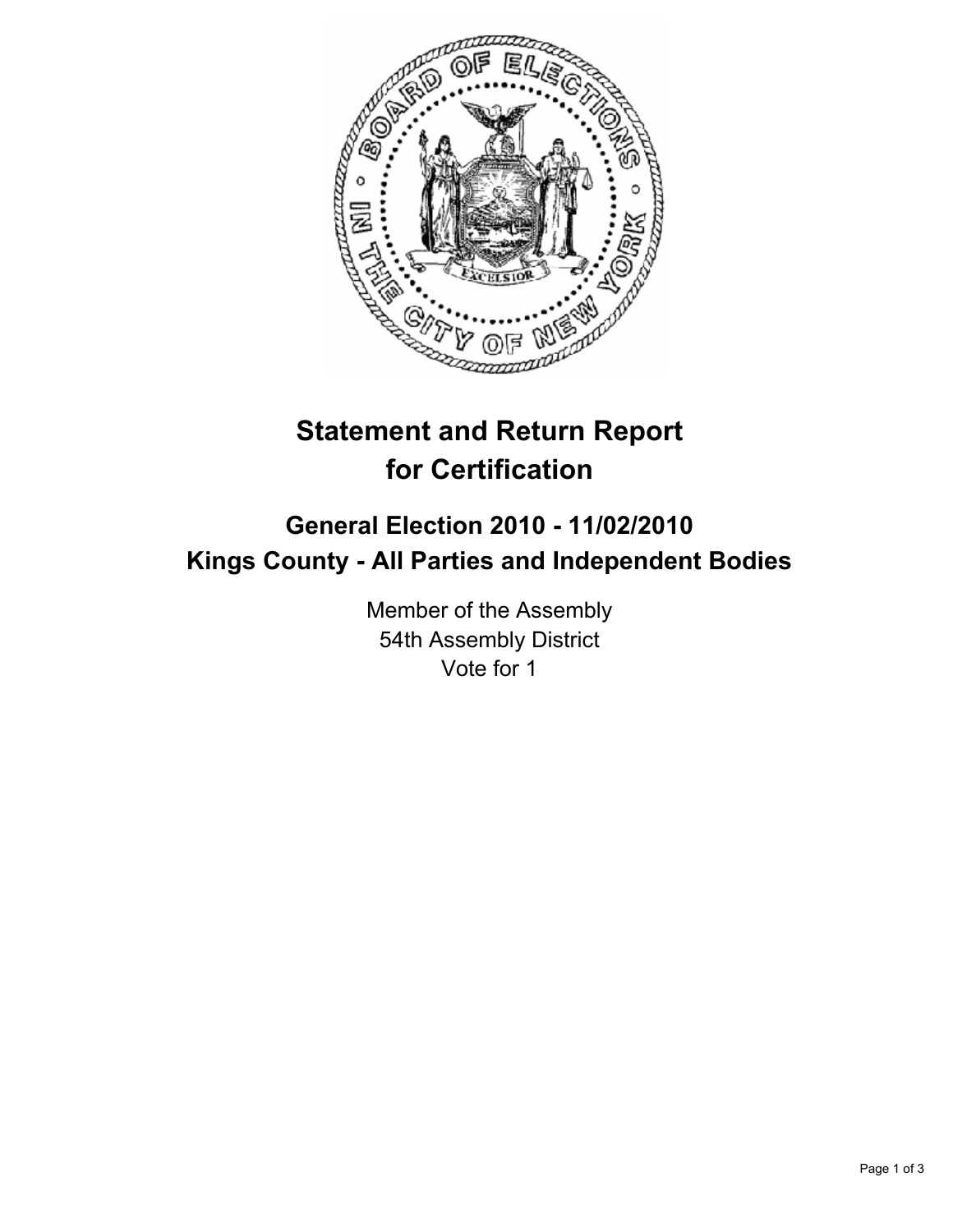

## **Assembly District 54**

| <b>PUBLIC COUNTER</b>               | 12,642 |
|-------------------------------------|--------|
| <b>EMERGENCY</b>                    | 32     |
| ABSENTEE/MILITARY                   | 90     |
| <b>AFFIDAVIT</b>                    | 404    |
| <b>Total Ballots</b>                | 13,178 |
| DARRYL C TOWNS (DEMOCRATIC)         | 10,338 |
| KHORSHED A CHOWDHURY (REPUBLICAN)   | 489    |
| KHORSHED A CHOWDHURY (CONSERVATIVE) | 127    |
| DARRYL C TOWNS (WORKING FAMILIES)   | 482    |
| BRIAN NEWMAN (WRITE-IN)             |        |
| VITO LOPEZ (WRITE-IN)               | 1      |
| WILLIAM BOYLAND JR. (WRITE-IN)      | 1      |
| <b>Total Votes</b>                  | 11,439 |
| Unrecorded                          | 1.739  |